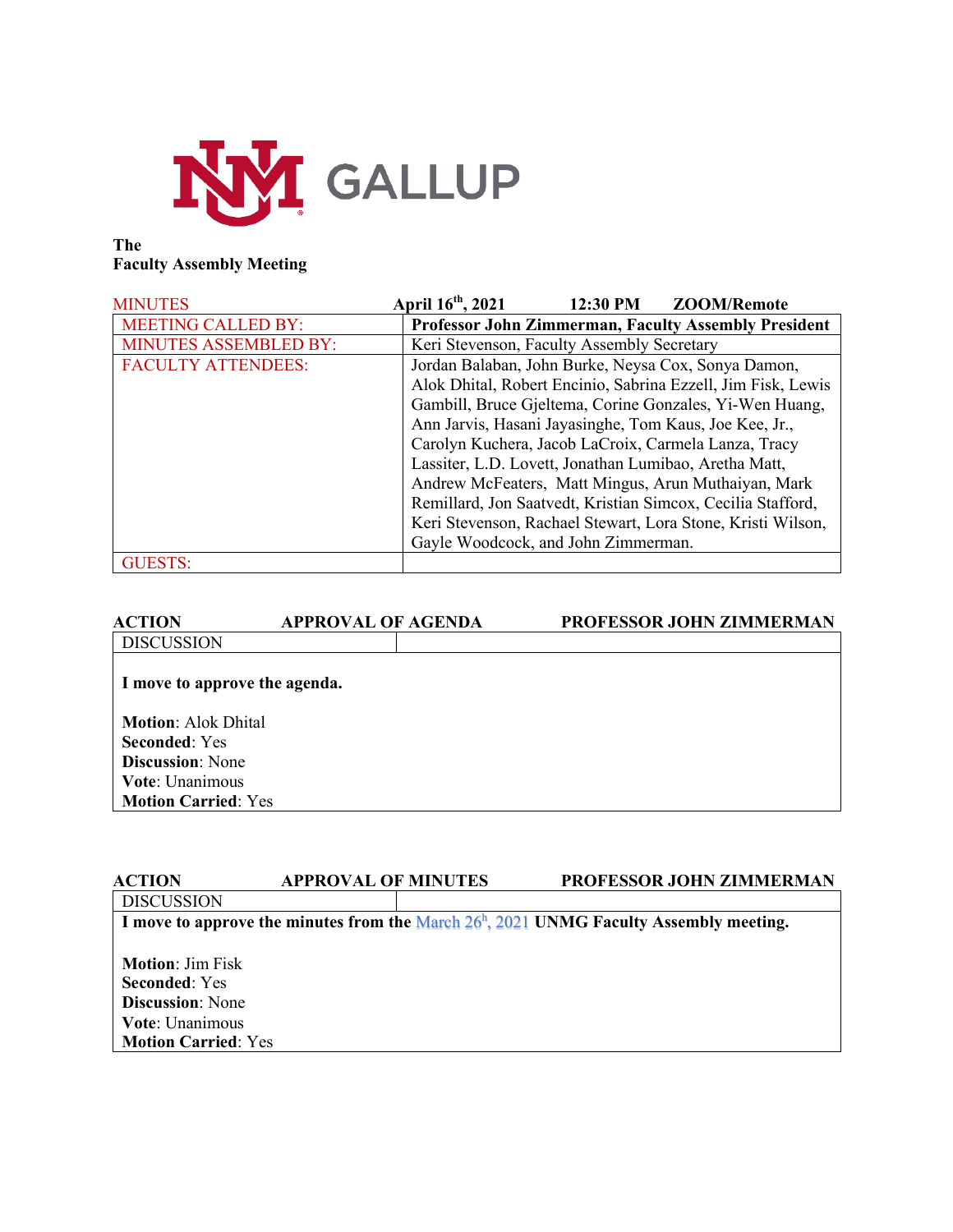# **PRESIDENT'S REPORT**

#### **INFORMATION FACULTY ASSEMBLY PROFESSOR JOHN ZIMMERMAN**

#### **Faculty Assembly President Professor John Zimmerman reported on the following:**

Professor Zimmerman, who was stepping down with this meeting, first thanked Professor Chris Chavez for being Vice-President for the past 18 months. He also thanked Dr. Keri Stevenson for being Secretary for several years, and the Ops Committee members for the past year: Professor Sonya Damon, Dr. Aretha Matt, and Dr. Tracy Lassiter. His gratitude also went to Ms. Cecilia Stafford for being the parliamentarian.

The Nominations Committee members, Dr. Arun Muthiayan, Dr. Lora Stone, and Dr. Christopher Dyer, then received his thanks, along with the Senators and the administrative team. In particular, Professor Zimmerman praised the administrative team for being willing to work with faculty in the past strange and difficult year.

At this point, Professor Zimmerman ceded the floor to Dr. Muthaiyan of the Nominations Committee.

| <b>INFORMATION</b> | <b>FACULTY ASSEMBLY</b> | <b>DR. ARUNACHALAM</b> |
|--------------------|-------------------------|------------------------|
|                    | <b>ELECTION RESULTS</b> | <b>MUTHAIYAN</b>       |

#### DISCUSSION

Dr. Arun Muthaiyan took the floor to announce the results of the Faculty Assembly elections held between the  $12<sup>th</sup>$  and the  $14<sup>th</sup>$  of April.

**President:** Dr. Matt Mingus

**Vice-President:** Dr. Aretha Matt

**Secretary:** Dr. Keri Stevenson

**Operations Committee Members:** Professor Sonya Damon, Professor Sarah Llanque, Dr. Carolyn Kuchera

**Nominations Committee Members:** Dr. Arun Muthiayan, Dr. Lora Stone, Professor Roseanna McGinn

Dr. Muthiayan also announced that the revisions to the constitution and by-laws had been approved by two-thirds of the voting faculty.

At this point, the new Faculty Assembly President, Dr. Matt Mingus, took over the meeting. He thanked Dr. Muthiayan for his work in running the election, and Professor Zimmerman for being President for the past two years. He then asked the administrative team to present their reports.

| <b>INFORMATION</b> | <b>DEAN'S REPORT</b> | <b>DEAN DR. DANIEL PRIMOZIC</b> |
|--------------------|----------------------|---------------------------------|
|                    |                      |                                 |

**DISCUSSION** 

Dean Primozic first asked Dr. Muthaiyan to send him the election results so he could present them to the local advisory board. He then thanked the faculty for their effort during the past year, and Professor Zimmerman for his leadership of the Assembly. The Dean next congratulated Dr. Mark Remillard and Dr. Perry James, who had both recently successfully defended their dissertations.

Dean Primozic also shared the news that most of the approvals are in for the Process Tech program; it had passed the Board of Regents. There are still some outstanding approvals remaining, such as from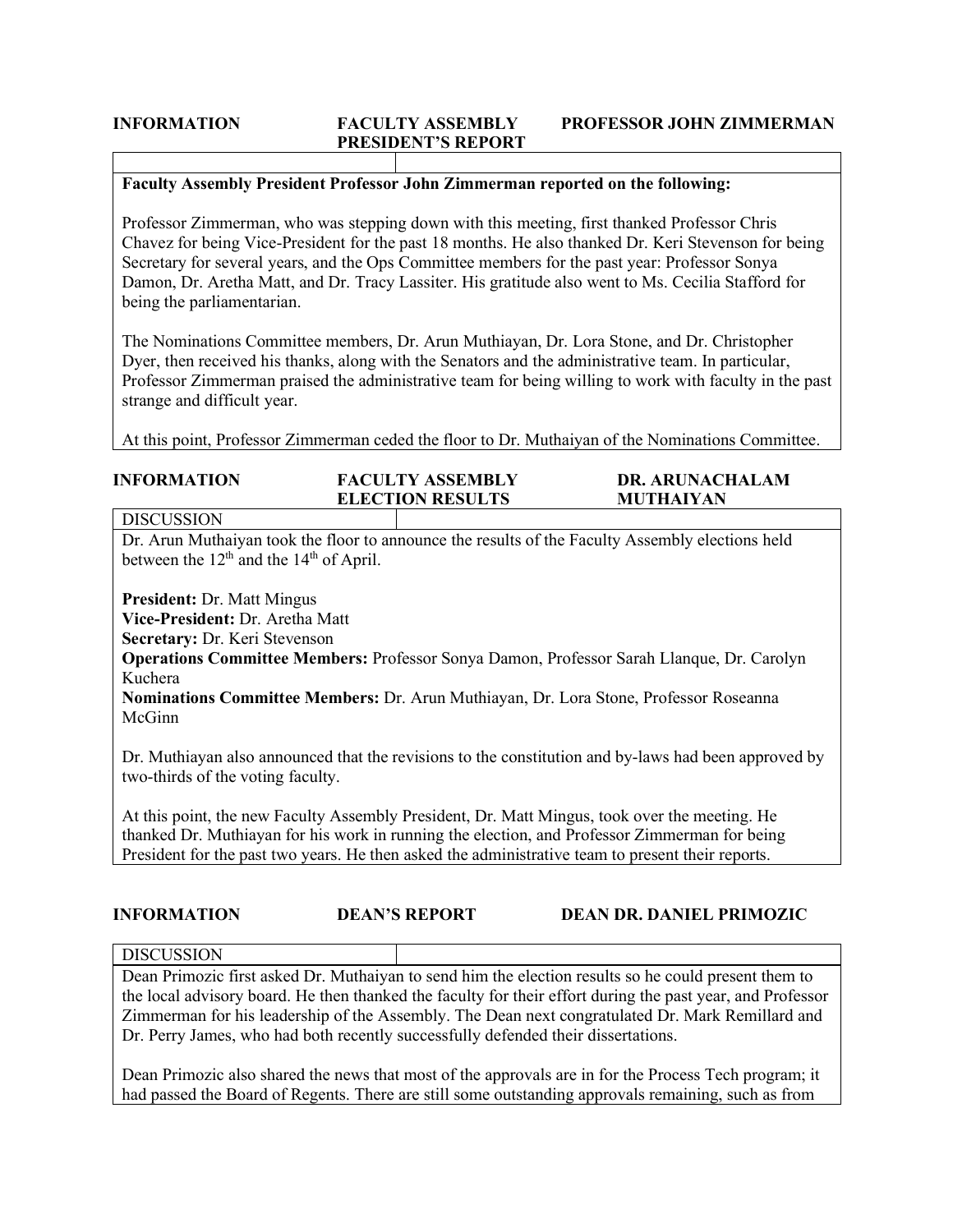HED. It looks like the approvals mean the classes will be on the fall schedule, but it has not yet been placed there.

As a final note, the Dean added that he was proud of the faculty, and then turned over the floor for a Student Affairs report.

## **INFORMATION STUDENT AFFAIRS REPORT DR. JAMES MALM**

**DISCUSSION** 

The Chancellor, Dr. Malm, stepped in as Ms. Michelle Lee, Acting Director of Student Affairs, was not able to attend the meeting. He had wanted to report on the spring graduation event. UNM-Gallup had just received approval two days prior after hours for the event to be live, after UNM had studied the proposal for an in-person graduation. It will be held on Friday, May 14<sup>th</sup>, at 10 AM, at the Gallup High School football field. There are 400 graduates eligible, as they are not only counting the ones from this semester, but also plan to re-invite 2020 graduates.

They will have to work within state guideline; for turquoise counties, those currently mandate no outdoor event larger than 150 people. This means there will be no guests present, only students, faculty, and university officials. However, they will be livestreaming the event for friends and family to watch. The graduation will be socially distanced, with all participants masked, and they will be keeping the bathrooms closed. This will be one reason they are planning a very short event. Dr. Malm stated that the focus will be on the core academic event of legally and actually conferring the degrees on the students.

Dr. Malm emphasized that this announcement is big news, but it is a one-off event; this will not change the tier system or who can be present on campus. Ms. Michelle Lee is currently Acting Director of Student Affairs due to Ms. Jayme McMahon's leave. She will be working with logistics and health concerns, and wants both students and faculty to feel safe enough to attend.

One Assembly member asked about the cap and gown situation for those faculty who do not have their own regalia. Dr. Malm replied that the administrative team is working with the bookstore to get hurryup orders of regalia pushed through. If they cannot get the materials shipped here in time, faculty can attend the graduation in professional dress.

Dr. Malm added his own thanks to Professor Zimmerman for his tenure as President of the Assembly and thanked the other members of the Faculty Assembly leadership, and welcomed Dr. Mingus. Then the executive team departed.

| <b>ACTION ITEM</b> | UNM-GALLUP<br><b>EXPERTS' CORNER</b> | <b>DR. ARUNACHALAM</b><br><b>MUTHAIYAN</b> |  |
|--------------------|--------------------------------------|--------------------------------------------|--|
| <b>DISCUSSION</b>  |                                      |                                            |  |

Dr. Arunachalam Muthiayan took the floor to share a Library Committee initiative with the Assembly that they hoped for the Assembly's support on. He added that he hoped faculty had had a chance to review the proposal sent by e-mail (see appendix to these minutes).

The Library Committee wants to create a database to encourage collaboration between UNM-Gallup faculty members and promotion of their scholarly research and what duties they would be willing to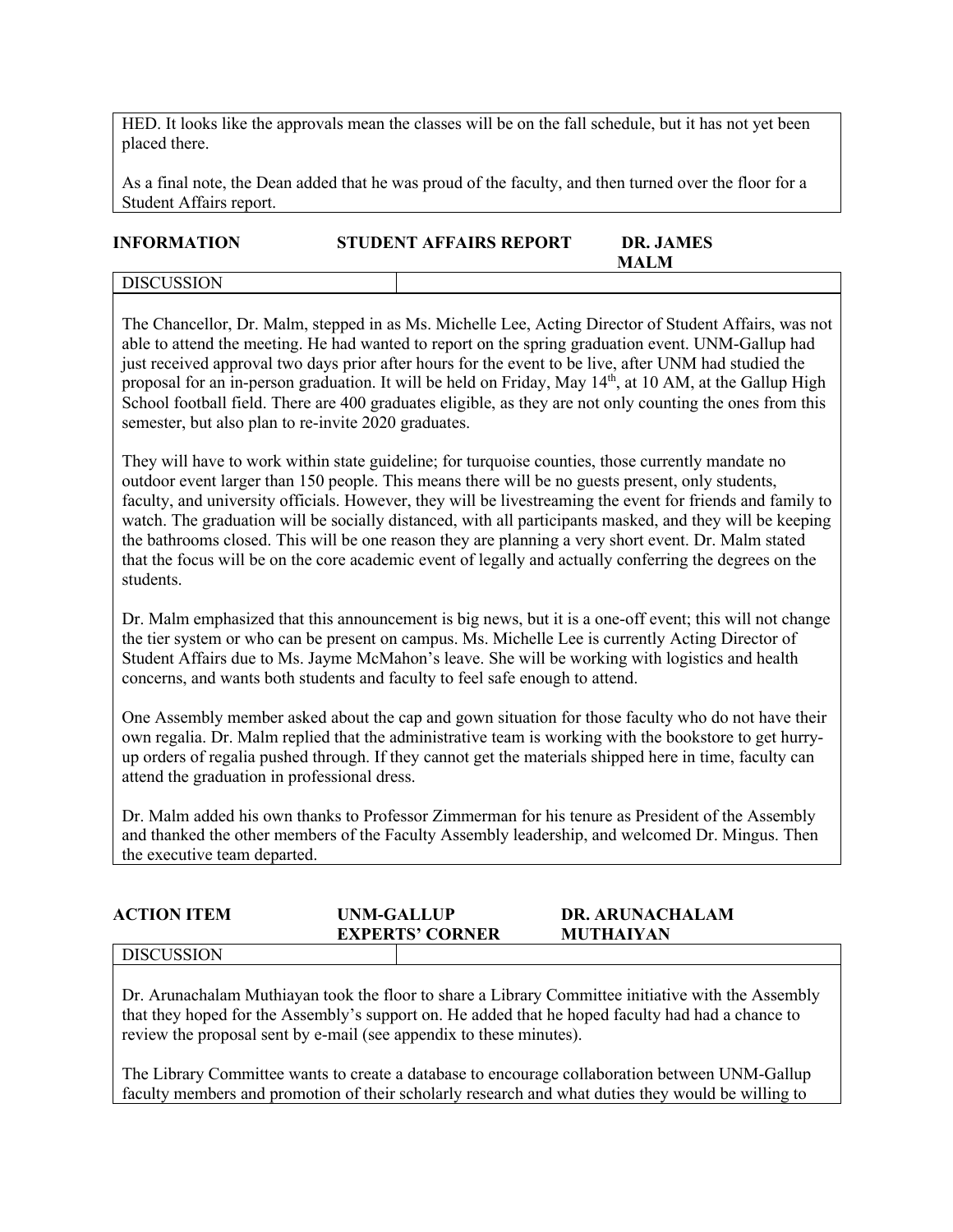fulfill for other faculty and students. This Experts' Corner would be added to the library page at the beginning of the fall semester. Data will be collected via a survey, a draft of which is currently available until April 30<sup>th</sup>. Dr. Muthaiyan said that the survey will collect data about research interests, as well as interests individual faculty members have in providing scholarly services to students and colleagues. It will be posted publicly, and that way, students and community members can search for it, as well as faculty. The database will be searchable by department or name.

Dr. Muthaiyan added that faculty members' names, emails, and division names will be public, but their phone numbers will not be published in the database. Faculty who are contacted by the media should direct them to the PR office, although the database will allow the media and others to search for experts they want to speak to.

**I move that the Assembly support this plan.**

**Motion**: Arun Muthaiyan **Seconded**: Yes **Discussion**: None **Vote**: Unanimous **Motion Carried**: Yes

Dr. Muthaiyan finished his presentation by thanking the Assembly for their support.

## **INFORMATION COMMITTEE REPORTS COMMITTEE CHAIRS**

**DISCUSSION** 

#### **Dr. Mingus asked for committee reports:**

**UNMG Senator to ABQ:**. Dr. Tracy Lassiter said there had been no Faculty Senate update since the Assembly meeting in March. However, the Branch Committee Liaison Group is closer to becoming a Standing Committee in the Senate. It has gone through the Policy Committee, and is currently going back to the Faculty Senate Ops Committee for review. Then it will be voted on. This vote may happen before the current academic year is over, or in the fall, but Dr. Lassiter hopes it will be this year. She said it has been a good step to get recognition for branch faculty from our colleagues in Albuquerque.

**Budget Review Committee**: Dr. Bruce Gjeltema had sent out a brief narrative on the committee's report. The state budget has been hit hard by the COVID shutdown and the oil price dip at the same time. Things have recovered quickly but not fully. The federal relief monies have helped a lot. Because so many of New Mexico's citizens live in poverty, this makes a bigger impact; the CARES Act and HEROES Act have helped sustain us.

Future funding is uncertain, Dr. Gjeltema said, but we will wait and see. 5% of our budget was taken back by the state in spring, as they were anticipating economic fallout. The aid and the recovery in oil prices meant that it was looking good in January, and they matched last year's budget fairly closely. We lost 5%, but we saved some money in utilities, adjunct salaries, and retirements, and there are also currently unfilled faculty and staff positions that have saved more. This budget is about the same as last year's at the same time, which is good news. We do have an 8% leaner campus than we did before, and we do not really understand the shortfalls because we are working remotely. We will need to assess the impacts of losing staff members and admin assistants, and how this will hit our efficiency. We have currently not had to draw from reserves, partially because we are under diminished operations.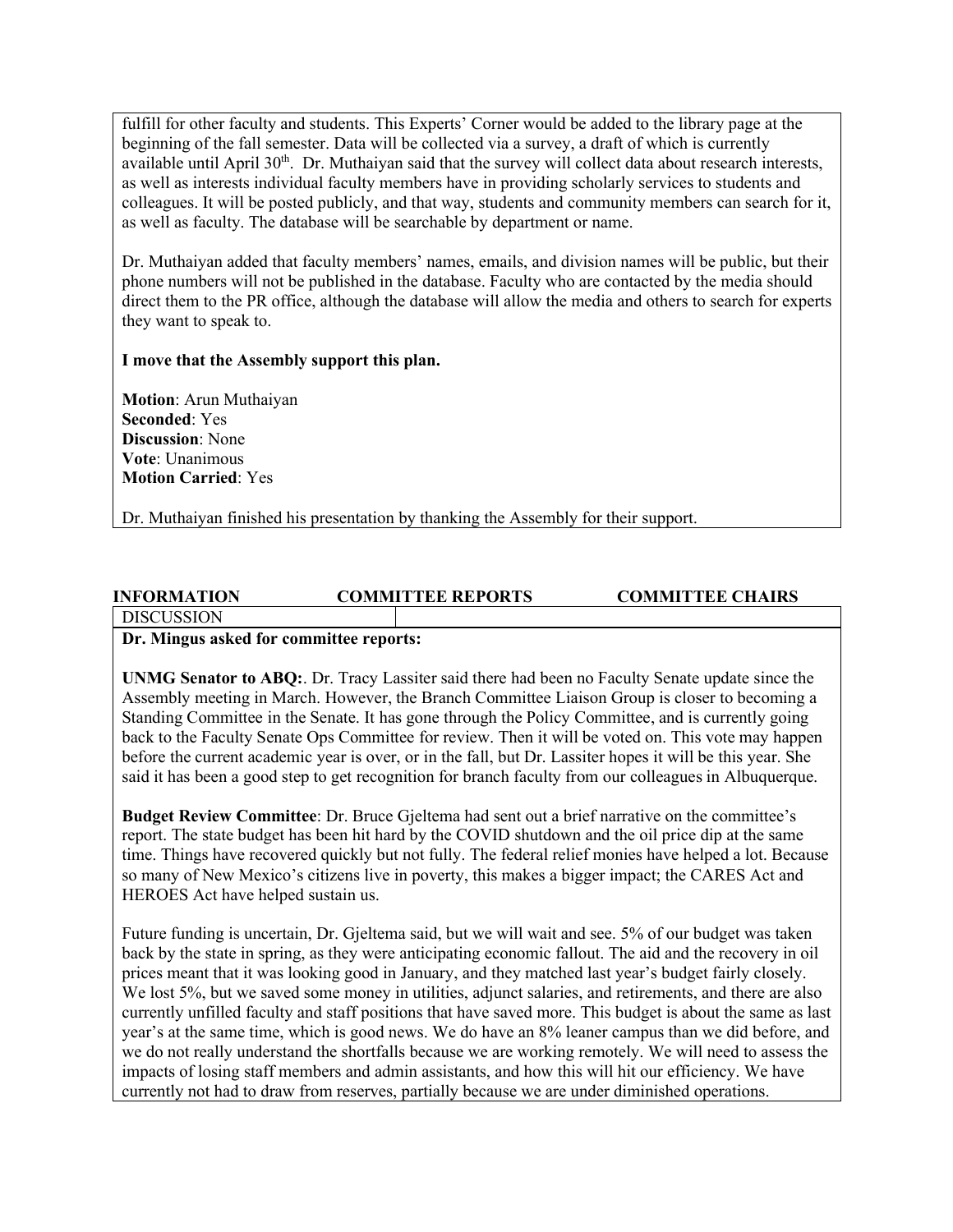Dr. Gjeltema finished his report by stating that he thinks faculty have to be able to approve future budget decisions, especially on strategic hiring or spending.

**Committee on Teaching Excellence**: The chair was not present at the meeting. However, a member said that the committee has been working on documents to recommend to the faculty.

**Constitution and By-Laws Committee**: Dr. Stevenson stated that this committee did not hold a separate meeting in April, but had collaborated on e-mailing faculty members eligible to vote and reminding them to do so. She thanked Dr. Jordan Balaban and Professor Lilia Cuciuc, the other members of the committee, as well as Ms. Cecilia Stafford and Professor Sonya Damon of the Operations Committee, who had taken on some emailing duties, and everyone who had voted for the constitution and by-laws changes.

**CARC**: This committee had no report.

**Faculty Committee on Student Affairs**: Technically this committee still exists because the constitution has to be approved before it is officially dissolved, but there was no report to present.

**Curricula Committee:** The chair of this committee, Dr. Carolyn Kuchera, had recently stepped down. In her final report to the Assembly, she stated that they had conditionally approved the Construction Tech program review, and had held an election for a new chair and vice-chair. The chair will be Dr. Lora Stone and the Vice-Chair Professor Jonathan Lumibao.

**Library Committee:** Dr. Arun Muthaiyan announced that this committee's final meeting will be next week, along with the election for a new chair. The committee is working on a possible proposal for an academic journal that could also benefit the scholarly work at UNM-Gallup's campus. This proposal will be presented in the fall..

**Strategic Planning Committee**: Dr. John Burke reported on the progress of the building plans in store for the campus. The original plan, for an \$8 million new building, was rejected. However, the legislature did allot some money for renovations, and other funds are being pulled from money that was set aside in hopes of a new building and from the reserves. The CCTE faculty have chosen option 1 for the design plan, which is renovation for the buildings with CTE faculty staying in place. The whole budget for the project will be about \$6 million. The timelines are uncertain, but the anticipated start to building will be in summer 2022.

**Distance Learning Committee (ad hoc):** Dr. Yi-Wen Huang, the chair, announced that there have been emails about two online courses for online instruction. UNM-Gallup faculty can register for any of them.

There will also be a mandatory course in Learning Central on online teaching that all faculty must complete. Dr. Huang will send out a reminder to the faculty if she sees it, but it had not yet been uploaded.

The Distance Learning Committee will also be collecting information regarding courses faculty have taken in online instruction, and the faculty's willingness to take courses like this in the fall. They will need the division chairs' support to gather this information.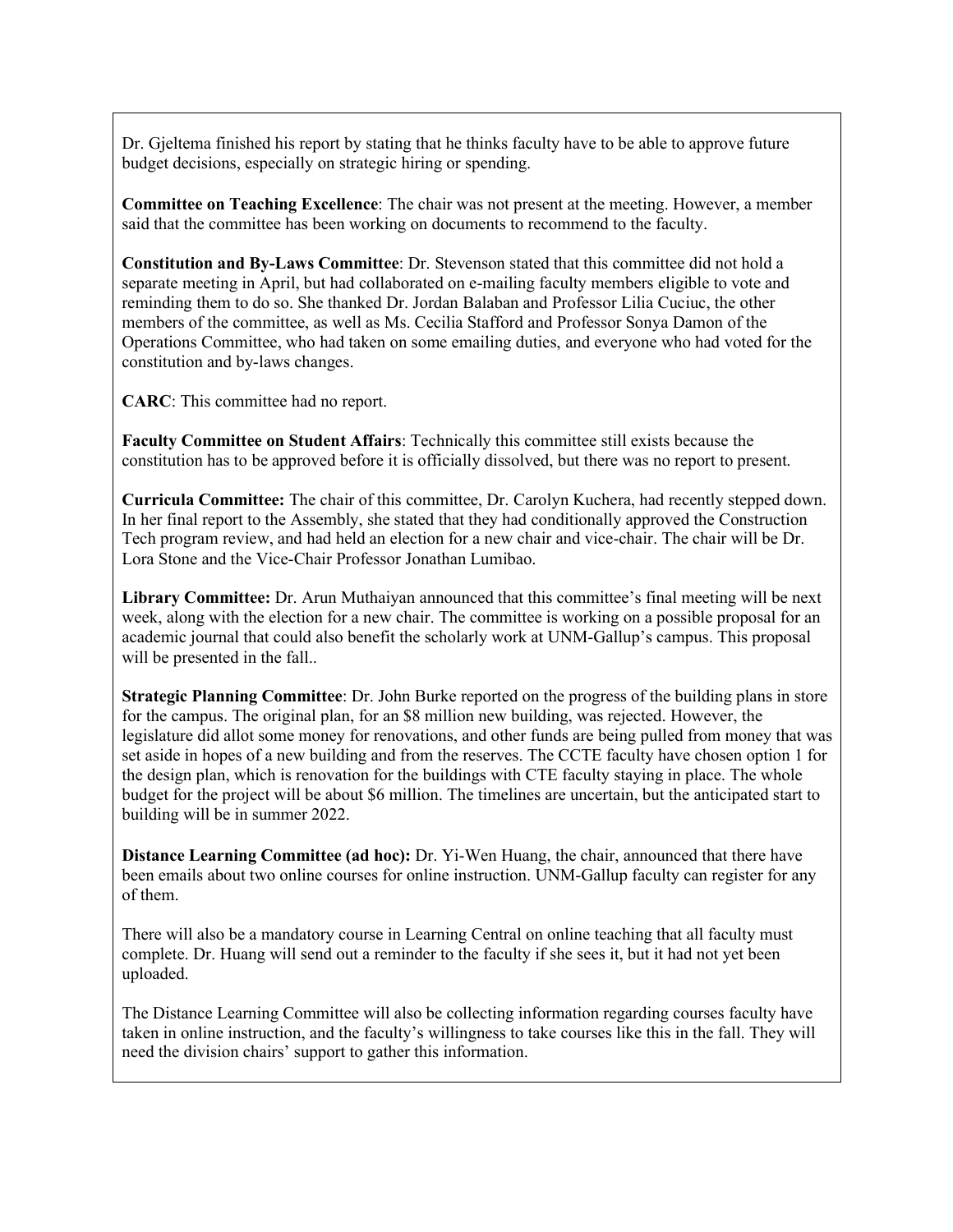Finally, Dr. Huang notified the Assembly of the election of a new chair for the DLC: Dr. Carmela Lanza.

.

**Adjunct Faculty Affairs Committee (ad hoc):** Dr. Kristian Simcox stated that the committee had met last week to finalize their work for this year and set goals for the fall. One of the things they wish to do is revive the adjunct orientation. They will also be electing a new chair in their first meeting of the fall.

| <b>INFORMATION</b> | <b>ANNOUNCEMENTS</b> | <b>VARIOUS</b> |  |
|--------------------|----------------------|----------------|--|
|                    |                      |                |  |

Professor Zimmerman gave a bargaining update for the union; the conversations are ongoing. However, the union is a little closer to a final contract with UNM administration. He urged faculty to contact him if they have questions, and reminded the Assembly that the union covers all full-time faculty except visiting members and division chairs. He believes there will be some strong benefits in the finalized contract for adjuncts, lecturers, and branch faculty.

Professor Sonya Damon said that there will be CPR classes offered in the future; the campus may also receive help from county officials to put on an Emergency Management Course. This relies partially on approval from the Safety Committee. Faculty and students can currently do this course on the Albuquerque campus; it involves such facets as active shooter drills in classrooms and the formation of a volunteer campus emergency response team. This team would serve as a stopgap in an emergency situation until the accredited agencies arrived.

There will also be CPR courses offered online in summer and fall. The class takes from 3-5 hours. Professor Damon said there is a possibility of offering such a course during Convocation Week, but it is not certain as they do not have the approval yet.

| <b>ACTION ITEM</b>            | <b>ADJOURNMENT</b>                                                                        |
|-------------------------------|-------------------------------------------------------------------------------------------|
|                               |                                                                                           |
| I move to adjourn.            |                                                                                           |
|                               |                                                                                           |
| <b>Motion:</b> Keri Stevenson |                                                                                           |
| <b>Seconded:</b> Yes          |                                                                                           |
| <b>Vote:</b> Unanimous        |                                                                                           |
| <b>Motion Carried: Yes</b>    |                                                                                           |
|                               | Meeting adjourned at 1:19 PM, by Faculty Assembly President Dr. Matt Mingus.              |
|                               | Recorded by: Keri Stevenson, Faculty Assembly Secretary, on April 16 <sup>th</sup> , 2021 |